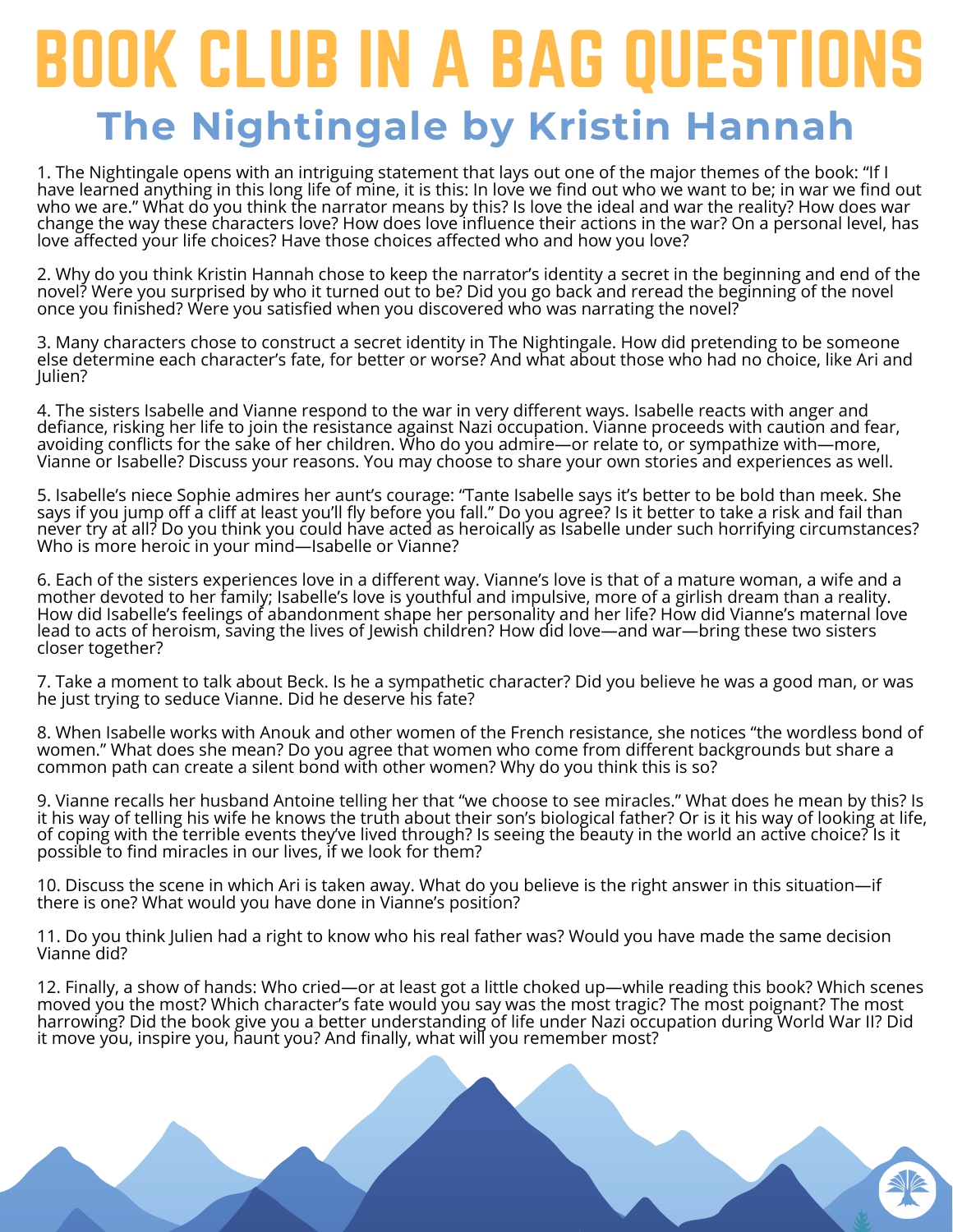# BOOK CLUB IN A BAG QUESTIONS

#### **The Soul of an Octopus by Sy Montgomery**

1. Sy Montgomery writes about her scientific and emotional attraction to octopuses. Did anything surprise you in her poetic, sensuous language about the octopuses? Does she make clear what science cannot explain about octopuses?

2. How does Montgomery describe the different personalities that the octopuses have? Do you agree with her assessments of their attributes? Can you relate to the emotions that she interprets them to have?

3. Otherness is a central issue in the book – the otherness of the octopus and its dramatically different nature from other mollusks as well as the differences between cephalopods and people. How does Montgomery use the otherness of the octopus to show the ways the human characters in the story can feel that they don't fit in or belong? How do the human characters with their varied backgrounds find ways of coming together and belonging?

4. The similarities between octopuses and humans are another theme. What are the similarities that Montgomery sees? Would you share her point of view or do you see the differences more than the similarities?

4. What does Montgomery reveal about what constitutes consciousness, in humans and animals? Does she show that octopuses have consciousness?

5. Does Montgomery address and answer the question of whether an octopus can have a soul? If so, how does she show the animal has a soul? If not, does she explain that the animal does not have a soul?

6. What is anthropomorphism? Given what science knows now about the consciousness of animals, is anthropomorphism a problem? If so, why?

7. What are the issues involved in collecting wild octopuses from the oceans and studying them in an aquarium?

8. Many cultures consume octopuses as food. Do you see any issues regardingeating octopuses? 9. For a book that imparts a wealth of scientific information about octopuses, Montgomery uses humor and also a deep sense of feeling and respect for the octopus and all of nature. How does Montgomery convey the major conservation issues, such as global warming and the health of the oceans, in the stories she tells in this book about people and animals?

10. Has your view of human consciousness changed after reading this account? Has your view of animal consciousness changed? What information specifically influenced you?

11. Has your perspective on nature and on octopuses been influenced by this book? What views has the book reinforced and what views has it changed your mind about?

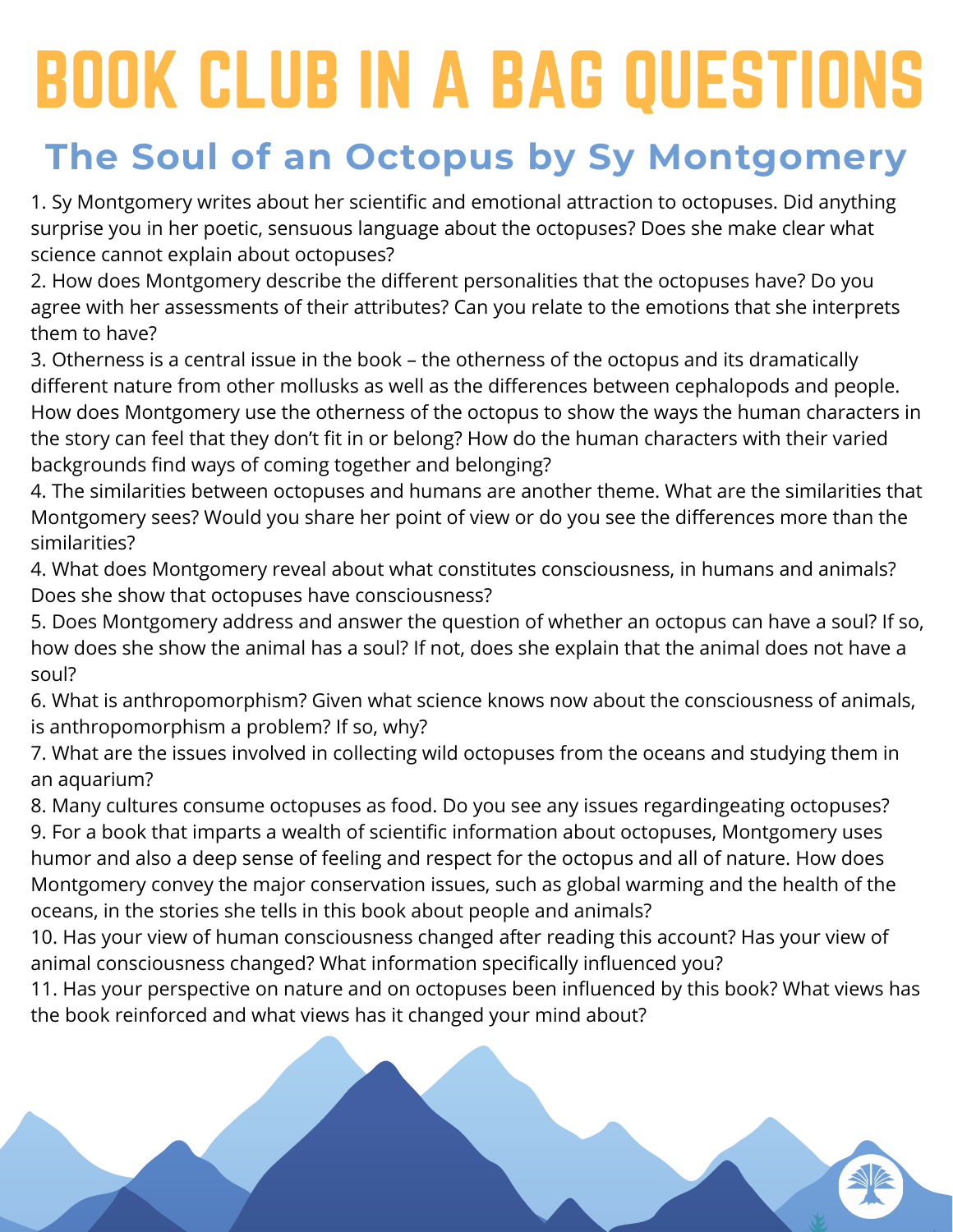# BOOK CLUB IN A BAG QUESTIONS

#### **The Lions of Fifth Avenue by Fiona Davis**

**1.** Laura Lyons, despite her husband's protests, wants to be a wife, a mother and a dedicated journalism student. Do you think women still face societal pressure today to only fill traditional roles? Do you think it's possible to "have it all"?

**2.** The NYPL is very important to both Laura and Sadie. Is the library important to you? What role do you think your local library plays in your community?

**3.** How does Sadie's character challenge stereotypes about librarians? Before reading this book, did you know the different roles they play in serving the public?

**4.** How did going to the Heterodoxy club change Laura? Do you see similar organizations at work today? What is the importance of having spaces where women can voice their opinions, stories and plans for the future?

**5.** What do you think of how Laura handles the situation after she finds out the identity of the book thief?

**6.** Losing the only copy of his manuscript is a devastating blow to Jack. Do you think the act of burning the manuscript was justified? Why or why not? How do you think technology has changed the value we put on the written word?

**7.** In her note, Laura writes that "it was all ultimately her fault, that her own actions initiated a cascade of tragedies." Why do you think Laura believes she is responsible? Do you agree? Would things have been different if so much responsibility in the home didn't fall only to Laura?

**8.** At the trial, Sadie argues for a harsher sentence for the book thief because what was stolen was more than a number of pages worth a certain amount, but "pieces of Western history and culture that have a dramatic impact...the loss of these items is a detriment to all of humanity." Do you agree that the thief should receive a longer sentence? Given these items are priceless, do you think that locking them away is a viable solution? If not, why do you think it's important for the public to have access to these items?

**9.** Why do you think Sadie was so closed off from people? In part, she used her grandmother's life as a justification for her own. What do you think finding out about Laura's real life did for Sadie?

**10.** Laura struggles with her conflicting commitments to school and the Heterodoxy club. Do you think she did the right thing? Would you have done the same? Why do you think it was important to the women of the Heterodoxy club to keep their discussions private? Why wouldn't they want their ideas disseminated?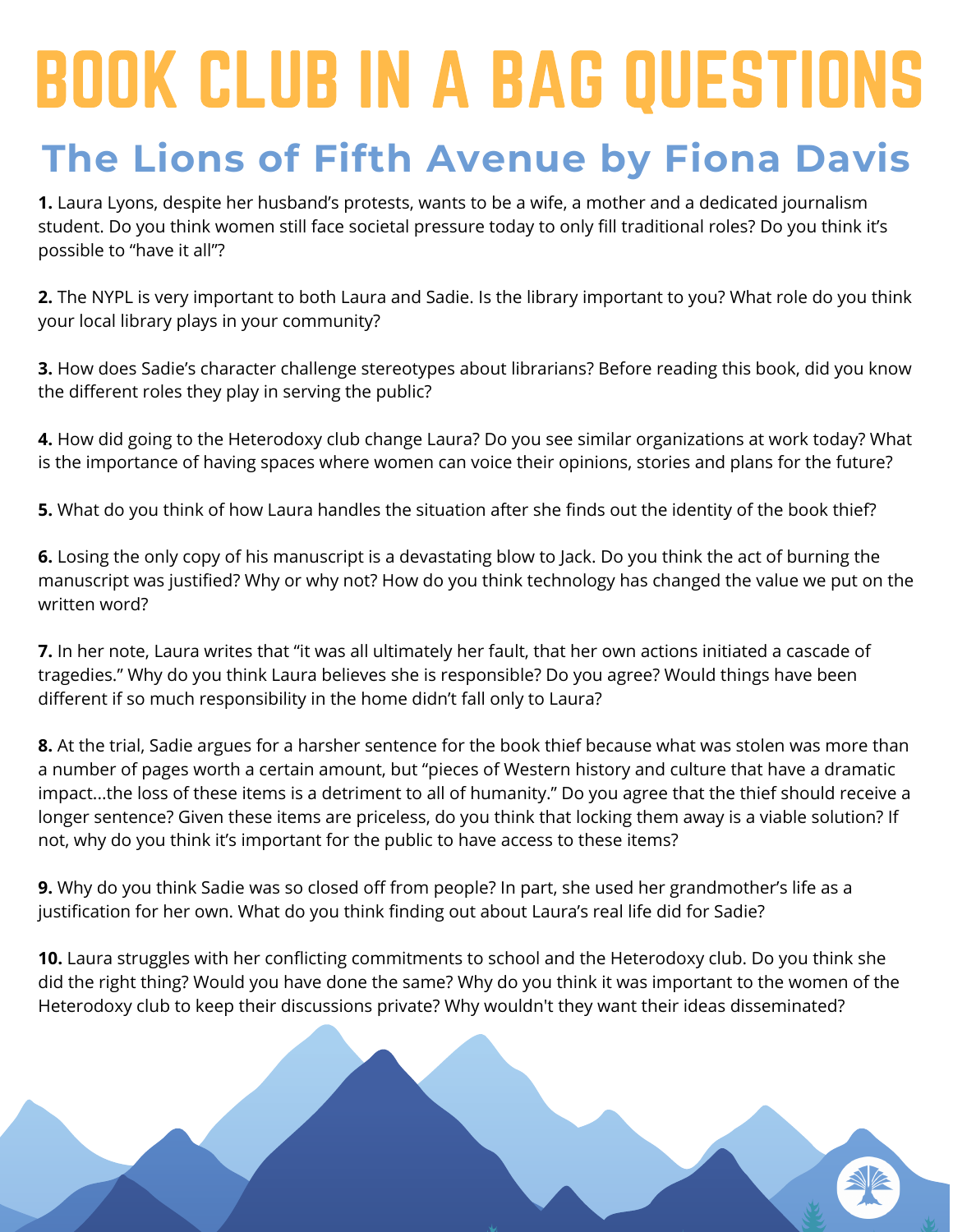### BOOK CLUB IN A BAG QUESTIONS **Oil and Marble by Stephanie Storey**

Suggested Discussion Questions written by the author (who is "I")

1. When I first started talking about the book, readers were surprised that Michelangelo and Leonardo lived at the same time — was anyone at your book club surprised? Did everyone know they lived at the same time? Why DON'T we know this about these two most famous artists?

2. Discuss the differences between Michelangelo's relationship with his family and Leonardo's — and how that affected their lives and art.

3. Discuss the Author's Note in the end about which parts of the book were based on the historical record and which parts were imagined. Did you like the balance or did things bother you (Insider tip here: I've had several people tell me they were HEARTBROKEN that the bird ring was imagined).

4. I always love hearing people talk about how each artist affected the other in the book. Do you think we would have Michelangelo without Leonardo and vice versa and why? 5. I feel like we are living in an era that is ripe to create another Michelangelo or Leonardo. I think we are living in a "New Renaissance." Do you agree? Why/why not?

6. Who do you relate to more, Michelangelo or Leonardo and why?

7. Our society/history, puts artists like Michelangelo and Leonardo up on a pedestal/out of reach… Oil and Marble tries to make them HUMAN. Discuss their human struggles and flaws and personalities in this novel and how that element of humanity in these artists improves your experience of their art.

8. Who has seen the Mona Lisa and the David in person? What was the experience like; did reading this novel change that experience in retrospect, why?

9. These two artists create their art very differently — discuss their different creative processes and how their art is a product of their approach. How did their temperaments affect their process and their art?

10.Mona Lisa's smile… Was the "reason" given for her smile fulfilling and why or why not (I definitely only suggest discussing this one if everyone has read the book!)

11.What have Michelangelo and Leonardo taught you about creativity and success?

12. This question works for either book: do you think great artists like Raphael, Michelangelo, and Leonardo da Vinci achieved what they did primarily because of their talent or because of hard work?

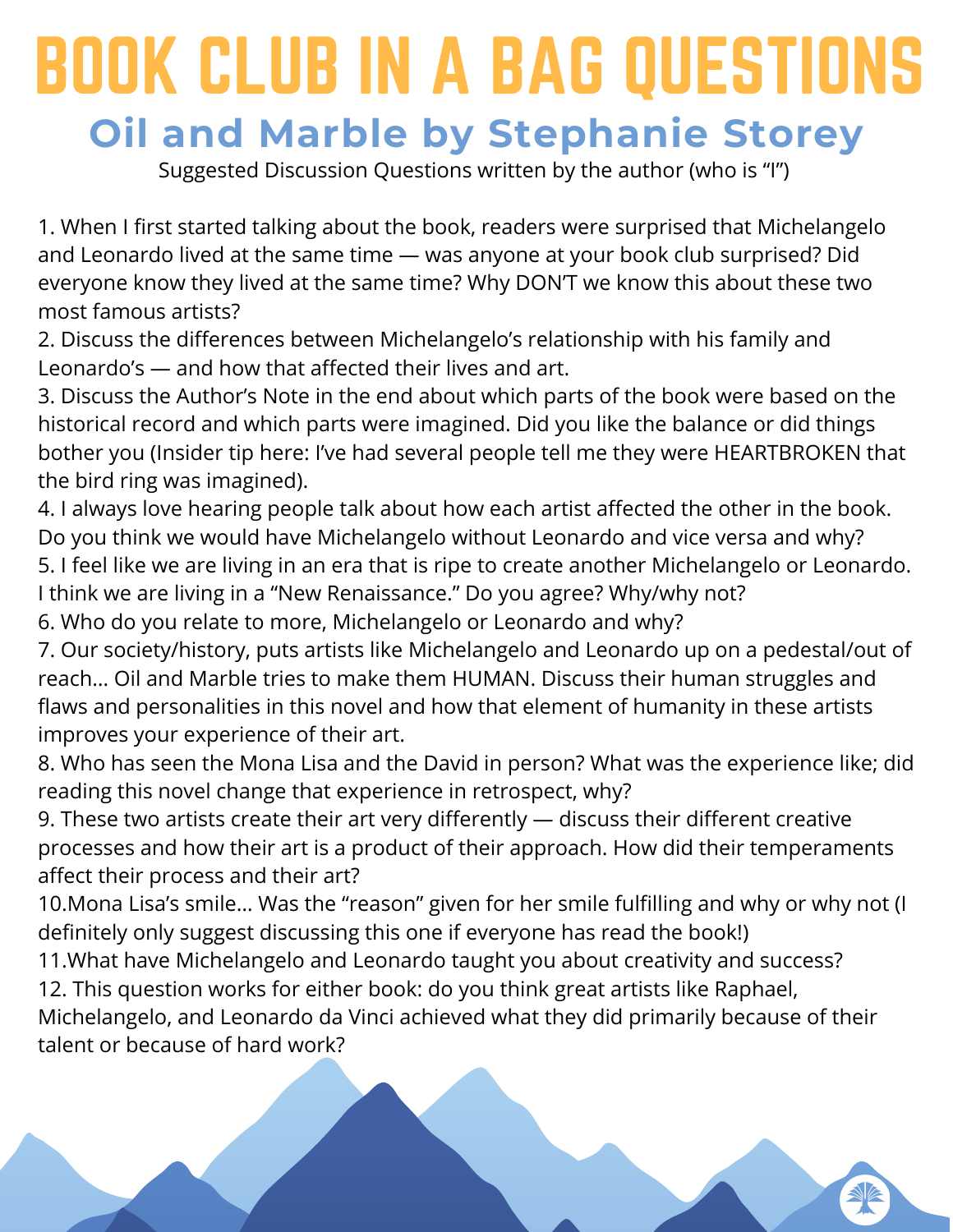## BOOK CLUB IN A BAG QUESTIONS **All the Missing Girls by Megan Miranda**

- Did you like the book? Why or why not? 1.
- Why do you think the author chose to tell the story in reverse? Did you like or dislike it? 2. How did the reverse telling of the story affect your interpretation of the situation and your assessment of the characters therein?
- 3. Nicolette Farrell initially does not want to return to Cooley Ridge. What is her experience of homecoming like? What seems to be the same about the town and the people in it and what seems to be different? How has Nicolette changed or not changed since her time growing up in Cooley Ridge?
- Who is responsible for what happened to Corrine Prescott and Annalise Carter? Why? 4.
- 5.How are the victims of each disappearance treated? How do the people in town react to their disappearances? What roles do reputation, gossip, opinion seem to play in the investigations?
- Everett says that people can change, but Nicolette seems to believe that people do not 6. change in any substantial way. Does the book ultimately suggest who is right? Do you agree?
- What lies do the characters tell, and why do they tell them? Do you feel that any of the lies 7. were justified? What role does perspective seem to play in the determination of what is true and what is not?
- 8.Nic says about Corrine, "Everyone had two faces and she looked deep into us until she found it." What did you think about Corrine? Why do you think she acted the way she did?
- What does Nicolette reveal about Corinne that gives us insight we might not otherwise 9. have? How does this point of view—and the point of view of the other characters—shape or influence your assessment of Corinne's fate?
- 10. Evaluate the theme of memory in the book. Are the memories of the characters reliable? Why or why not? What does this suggest about the way that time influences our perspective and how the past affects our future? Since the majority of the action takes place in Nicolette's memory, how does the author create suspense and tension?
- Were you surprised by the conclusion of the book? Why or why not? How did your opinion 11. of each of the characters change by the story's end? If you could change the ending, what would you do to make it better?
- 12. Megan Miranda has written several other books and series. Will you read any of them?